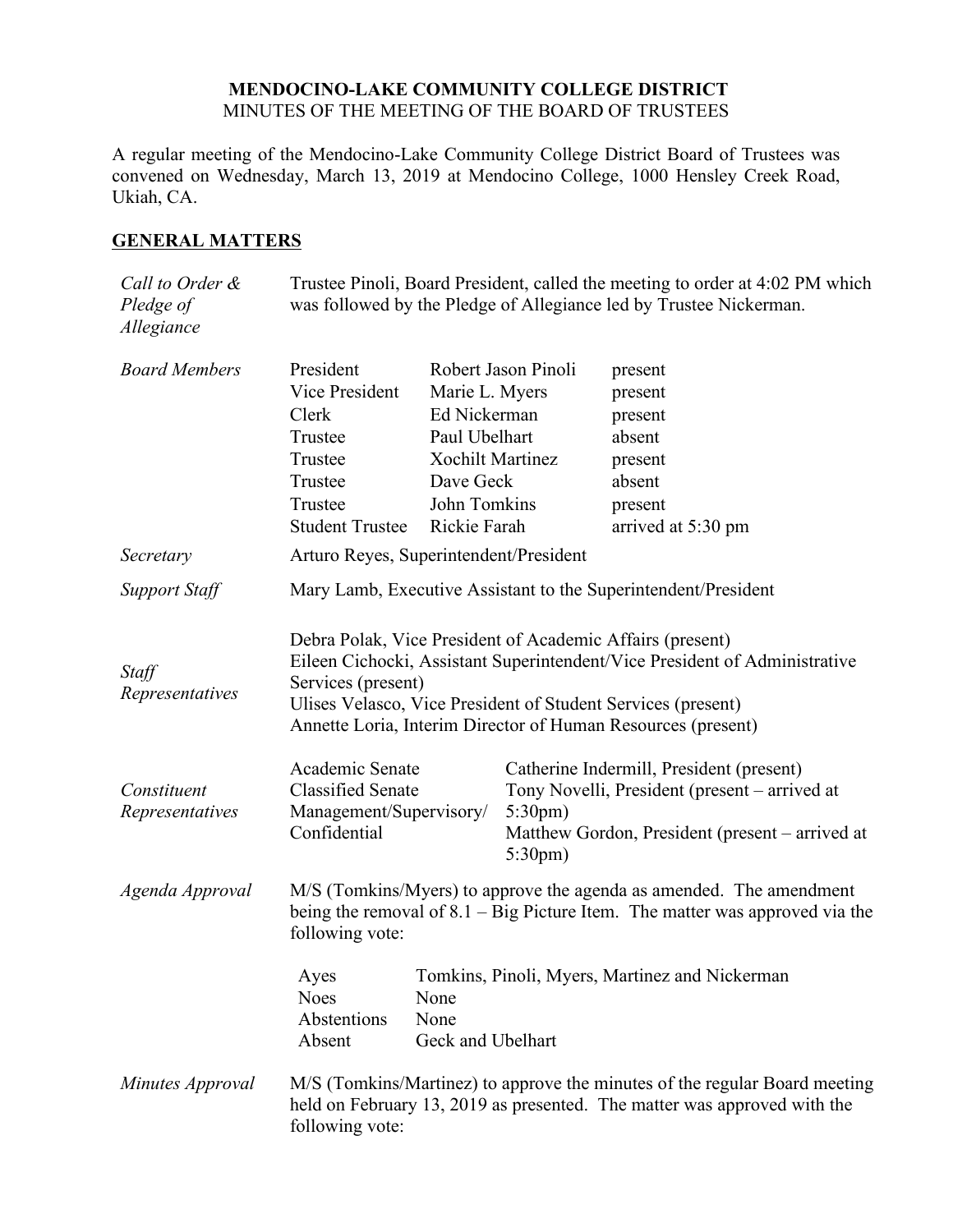| Tomkins, Pinoli, Nickerman, Martinez and Myers |
|------------------------------------------------|
| None                                           |
| None                                           |
| Geck and Ubelhart                              |
|                                                |

M/S (Tomkins/Martinez) to approve the minutes of the Special Meeting held on March 6, 2019 as presented. The matter was approved with the following vote:

| Ayes               | Tomkins, Pinoli, Myers, Martinez and Nickerman |
|--------------------|------------------------------------------------|
| <b>Noes</b>        | None                                           |
| <i>Abstentions</i> | None                                           |
| Absent             | Geck and Ubelhart                              |

There were no comments from members of the public at this time.

*Public Comments on Closed Session Items*

## **CLOSED SESSION**

The Board adjourned to Closed Session at 4:06 PM with Board President Pinoli stating items 2.1, 2.2, 2.3 and 2.4 will be discussed in closed session.

### **OPEN SESSION**

| Report of Action<br>Taken in Closed<br><b>Session</b> | The Board returned to open session at 5:30 PM with Board President Pinoli<br>reporting no action taken in closed session.                                                                                                                                                                                                                                                           |
|-------------------------------------------------------|-------------------------------------------------------------------------------------------------------------------------------------------------------------------------------------------------------------------------------------------------------------------------------------------------------------------------------------------------------------------------------------|
| Newly Tenured<br><b>Faculty Recognition</b>           | The board recognized and congratulated Casey Terrill and Alicia Mendoza for<br>completing the process and joining the ranks of fully-tenured faculty members<br>at Mendocino College. Vice President Velasco gave a brief overview of Alicia<br>Mendoza's time at Mendocino College. Dean Montes provided a brief<br>overview of Casey Terrill's time at Mendocino College as well. |
| <b>Public Comments</b>                                | Ian Blundell, a current Mendocino College student, addressed the board<br>regarding the proposed housing initiative.<br>Ian Blundell also addressed the board regarding the proposed housing<br>initiative on behalf of Bill Pauli who was unable to be in attendance at the<br>meeting.                                                                                            |
|                                                       | PRESIDENT AND ADMINISTRATION REPORT<br>A written report was presented by Superintendent/President Reyes.                                                                                                                                                                                                                                                                            |
|                                                       | Superintendent/President Reyes introduced Nicole Marin who pending approval<br>later in the agenda will become the new Director of Human Resources. He also<br>thanked Annette Loria who has been serving as the interim Human Resources<br>Director since September 2018.                                                                                                          |
| <b>Student Housing</b>                                | <b>INFORMATIONAL/ACTION ITEM</b><br>Ivory Li from Piper Jaffrey presented information regarding three potential                                                                                                                                                                                                                                                                     |

*Presentation and Possible Action*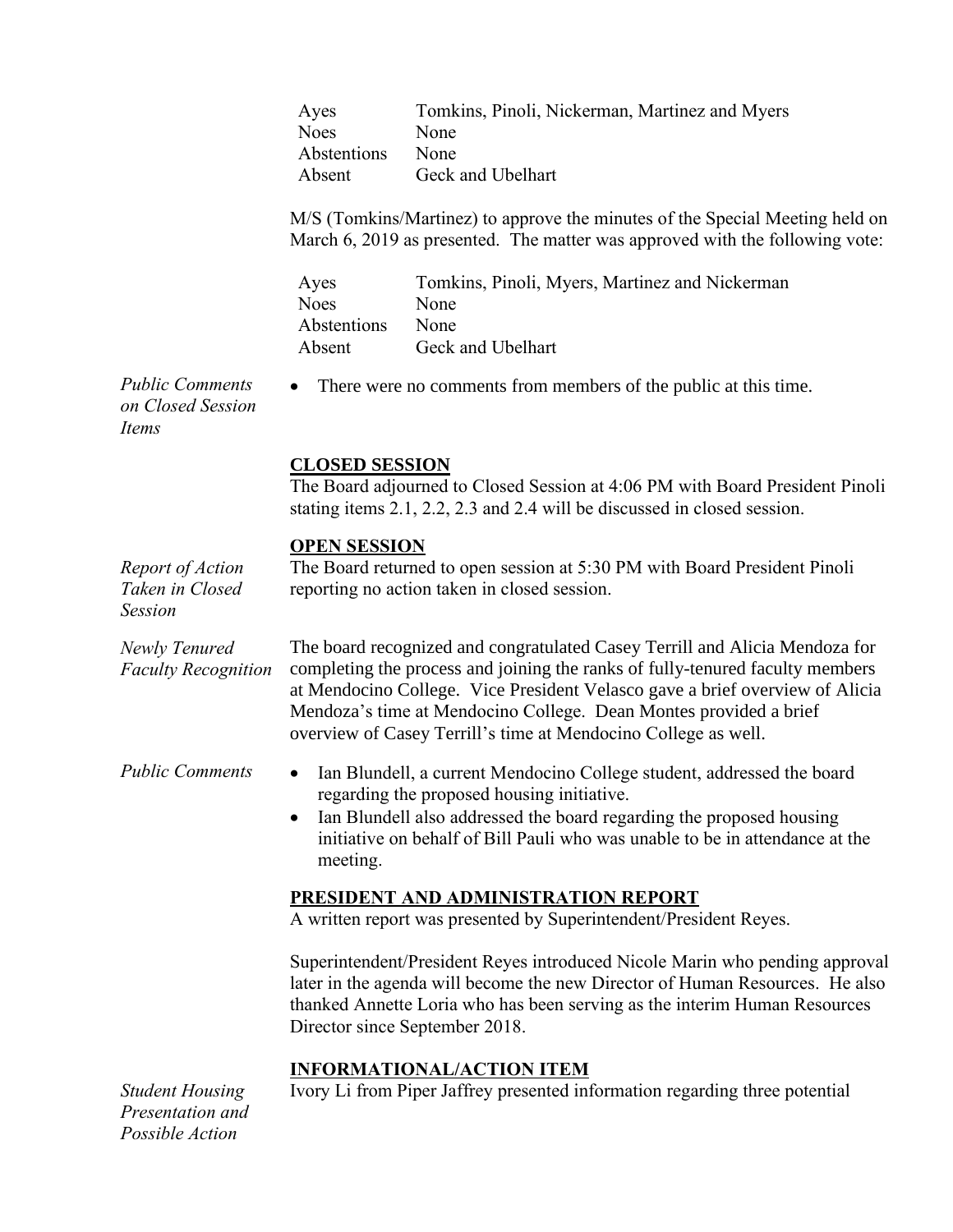funding options for the proposed housing initiative.

After discussion, the board determined the need to form an ad-hoc committee to review the proposed housing initiative further with members of administration, faculty, staff, students and possibly community members comprising the committee. The student trustee requested to be included as a member of the committee. Board President Pinoli stated he will appoint the remaining member(s) of the committee and will work on getting the initial meeting scheduled.

With the creation of the ad-hoc committee, no further action will be taken on this item during tonight's meeting.

#### **CONSENT AGENDA**

M/S (Nickerman/Tomkins) Board of Trustees does hereby approve the Consent Agenda as presented. The consent agenda was approved with the following vote:

| Ayes             | Tomkins, Pinoli, Martinez, Nickerman, and Myers |
|------------------|-------------------------------------------------|
| <b>Noes</b>      | None                                            |
| Abstentions None |                                                 |
| Absent           | Geck and Ubelhart                               |

Items with an asterisk \* were approved by one motion as the Consent Agenda.

#### **Personnel**

*Consideration to approve the personnel list – Short-Term Non Continuing (STNC) Employees*

\*RESOLVED, That the Mendocino-Lake Community College District Board of Trustees does hereby ratify the employment of the short-term non-continuing (STNC) employees as submitted and presented at the meeting pending receipt of all necessary employment eligibility requirements.

*Consideration to approve the personnel list – Part-Time Faculty*

\*RESOLVED, That the Mendocino-Lake Community College District Board of Trustees does hereby approve the list of part-time faculty as submitted and presented at the meeting pending receipt of all necessary employment eligibility requirements.

*Consideration to approve the personnel list - Classified*

*Consideration to approve the personnel list – Educational Administrator*

\*RESOLVED, That the Mendocino-Lake Community College District Board of Trustees does hereby approve employment of Lisa Caito, Center Assistant effective March 14, 2019 as presented pending receipt of all necessary employment eligibility requirements.

\*RESOLVED, That the Mendocino-Lake Community College District Board of Trustees does hereby approve the employment of Janet Daugherty, Teaching and Learning Student Success Director effective April 1, 2019 as presented pending receipt of all necessary employment eligibility requirements.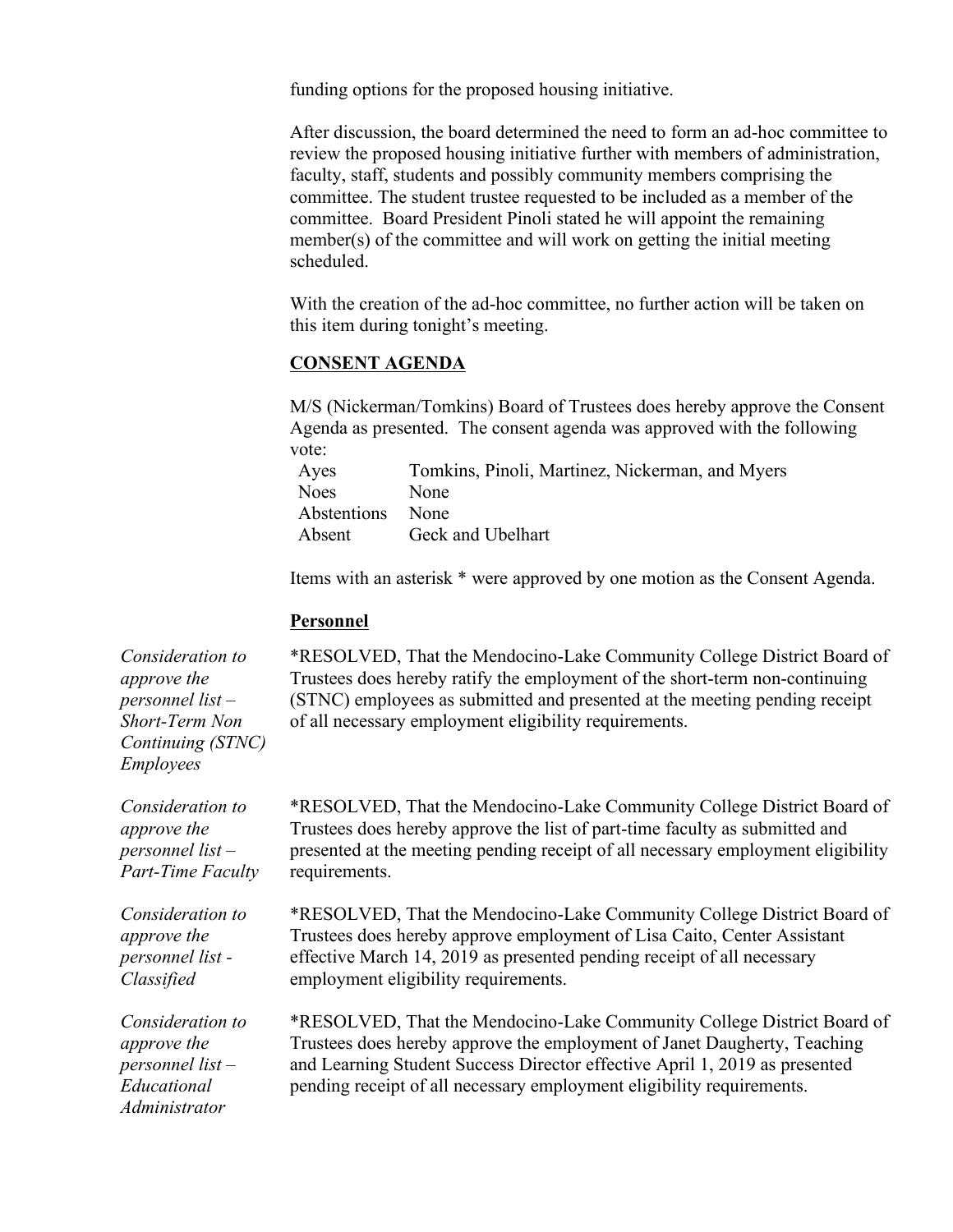| Consideration to<br>approve the<br>personnel list-<br>Classified<br>Administrator                                     |                                                                                                                                                                                                                                                                                               | *RESOLVED, That the Mendocino-Lake Community College District Board of<br>Trustees does hereby approve the employment of Nicole Marin, Director of<br>Human Resources effective April 1, 2019 as presented pending receipt of all<br>necessary employment eligibility requirements. |  |
|-----------------------------------------------------------------------------------------------------------------------|-----------------------------------------------------------------------------------------------------------------------------------------------------------------------------------------------------------------------------------------------------------------------------------------------|-------------------------------------------------------------------------------------------------------------------------------------------------------------------------------------------------------------------------------------------------------------------------------------|--|
| Consideration to<br>approve the<br>Educational<br>Administrator<br>Contracts                                          | presented.                                                                                                                                                                                                                                                                                    | *RESOLVED, That the Mendocino-Lake Community College District Board of<br>Trustees does hereby approve the Educational Administrator contracts as                                                                                                                                   |  |
| Consideration to<br>approve the<br>Classified<br>Administrator<br>Contracts                                           | presented.                                                                                                                                                                                                                                                                                    | *RESOLVED, That the Mendocino-Lake Community College District Board of<br>Trustees does hereby approve the Classified Administrator contracts as                                                                                                                                    |  |
| Mendocino-Lake<br><b>Community College</b><br>Classified<br><b>Bargaining</b><br>Unit/SEIU<br>(MLCCCBU) Local<br>1021 | *RESOLVED, That the Mendocino-Lake Community College District Board of<br>Trustees does hereby ratify the 2018-2019 Tentative Agreement between the<br>Mendocino-Lake Community College District and the Mendocino-Lake<br>Community College Classified Bargaining Unit (MLCCCBU) Local 1021. |                                                                                                                                                                                                                                                                                     |  |
| Consideration to<br>approve -<br>Professional<br>Development Leave                                                    |                                                                                                                                                                                                                                                                                               | *RESOLVED, That the Mendocino-Lake Community College District Board of<br>Trustees does hereby ratify the Spring 2020 Professional Development Leave<br>for Marcus Frederickson as presented.                                                                                       |  |
| Fiscal Report as of<br>January 31, 2019                                                                               | <b>Other Items</b><br>*RESOLVED, That the Mendocino-Lake Community College District Board of<br>Trustees does hereby accept the fiscal report as of January 31, 2019 as<br>presented.                                                                                                         |                                                                                                                                                                                                                                                                                     |  |
| Donations                                                                                                             | *RESOLVED, That the Mendocino-Lake Community College District Board of<br>Trustees does hereby accept the donated items from Retech, Inc. as presented.                                                                                                                                       |                                                                                                                                                                                                                                                                                     |  |
| 2019 California<br><b>Community College</b><br>Trustees (CCCT)<br><b>Ballot for Board of</b><br><b>Directors</b>      | <b>ACTION ITEMS</b><br>After reviewing the information presented, the board took the following action:                                                                                                                                                                                        |                                                                                                                                                                                                                                                                                     |  |
|                                                                                                                       | M/S (Myers/Tomkins) that the Mendocino-Lake Community College District<br>Board of Trustees does hereby cast their votes for Raymond Macareno, Thomas<br>J. Prendergast III, Michael Baldini, Sally Biggin, Travey Vackar, Gary Chow<br>and Linda S. Wah with the following vote:             |                                                                                                                                                                                                                                                                                     |  |
|                                                                                                                       | Ayes<br><b>Noes</b><br>Abstentions<br>Absent                                                                                                                                                                                                                                                  | Tomkins, Myers, Pinoli, Martinez and Nickerman<br>None<br>None<br>Geck and Ubelhart                                                                                                                                                                                                 |  |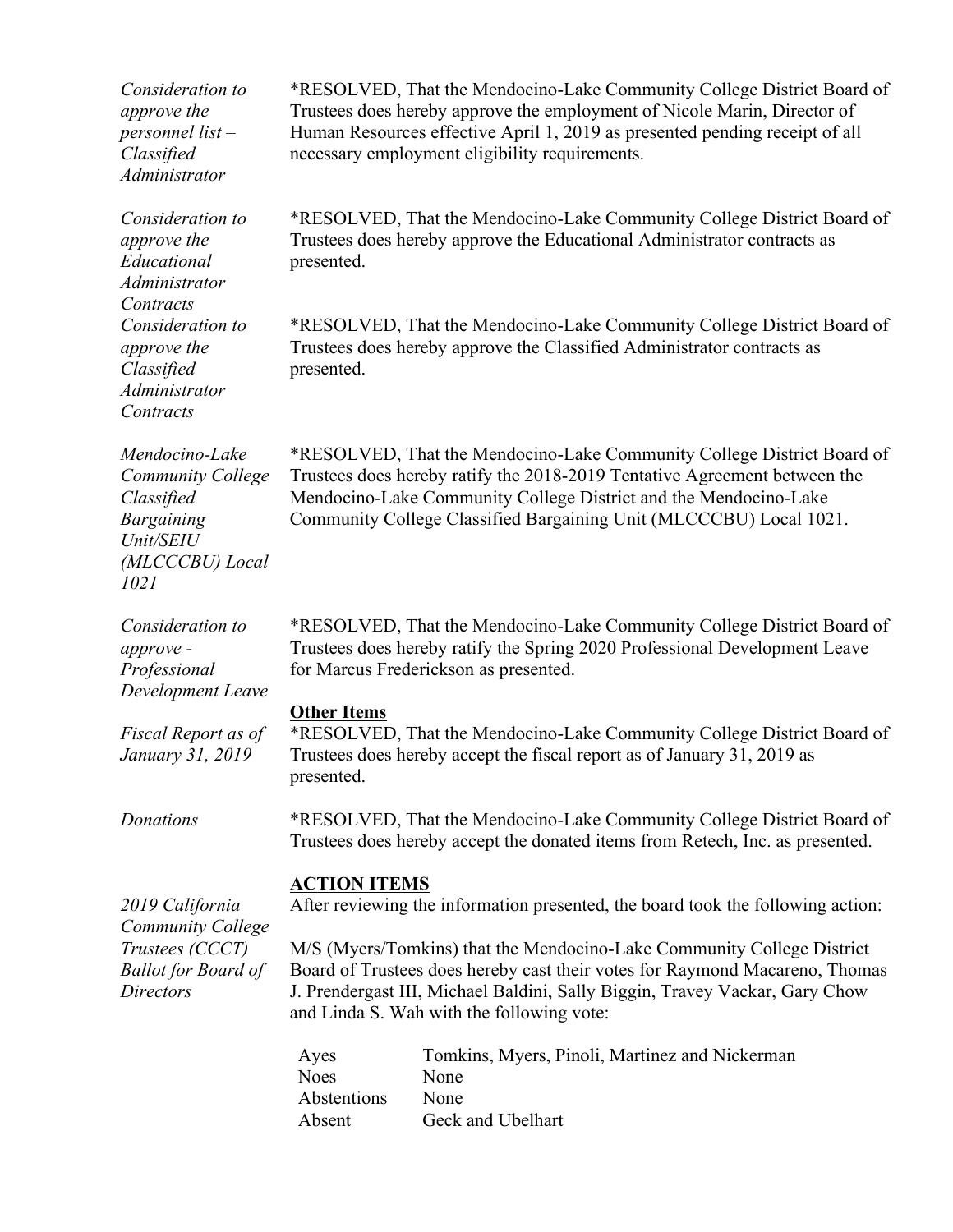| <b>Board Policy</b><br>Additions and<br>Revisions - Second<br>Reading                                    | After reviewing the information presented and discussion, the board took the<br>following action:<br>M/S (Myers/Nickerman) that the Mendocino-Lake Community College District<br>Board of Trustees does hereby adopt the additions and/or revisions to Board<br>Policy 4040, Board Policy 4250, Board Policy 5205 and Board Policy 5210 as<br>presented with the following vote: |                                                                                                                                    |  |
|----------------------------------------------------------------------------------------------------------|----------------------------------------------------------------------------------------------------------------------------------------------------------------------------------------------------------------------------------------------------------------------------------------------------------------------------------------------------------------------------------|------------------------------------------------------------------------------------------------------------------------------------|--|
|                                                                                                          | Ayes<br><b>Noes</b><br>Abstentions<br>Absent                                                                                                                                                                                                                                                                                                                                     | Tomkins, Myers, Pinoli, Martinez and Nickerman<br>None<br>None<br>Geck and Ubelhart                                                |  |
|                                                                                                          |                                                                                                                                                                                                                                                                                                                                                                                  | <b>INFORMATIONAL REPORTS</b>                                                                                                       |  |
| Mendocino College<br>Foundation, Inc.                                                                    | A written informational report was submitted by Katie Fairbairn, Executive<br>Director of the Mendocino College Foundation. She stated she had nothing to<br>add.                                                                                                                                                                                                                |                                                                                                                                    |  |
|                                                                                                          | Trustee Tomkins commented on an event sponsored by the Friends of the Lake<br>Center group.                                                                                                                                                                                                                                                                                      |                                                                                                                                    |  |
|                                                                                                          | March 27, 2019 will be the first meeting of the Foundation Board and College<br>Board of Trustees ad-hoc committee created during the January 16, 2019<br>workshop.                                                                                                                                                                                                              |                                                                                                                                    |  |
| Friends of the<br>Mendocino College<br>Coastal Field<br><b>Station and Natural</b><br>Sciences affiliate |                                                                                                                                                                                                                                                                                                                                                                                  | An informational report was submitted by Steve Cardimona.                                                                          |  |
| <b>Constituents Group</b><br>Reports                                                                     | <b>Academic Senate</b><br>A written report was submitted by Academic Senate President Catherine<br>Indermill. She added that the Academic Senate has appointed Tascha Whetzel<br>as the Curriculum Committee chairperson for the next two years.                                                                                                                                 |                                                                                                                                    |  |
|                                                                                                          | <b>Classified Senate</b><br>Classified Senate President Tony Novelli stated he had nothing to share at this<br>time.                                                                                                                                                                                                                                                             |                                                                                                                                    |  |
|                                                                                                          | <b>Management/Supervisory/Confidential</b>                                                                                                                                                                                                                                                                                                                                       |                                                                                                                                    |  |
|                                                                                                          |                                                                                                                                                                                                                                                                                                                                                                                  | A written report was submitted by Management/Supervisory/Confidential<br>President Matthew Gordon who added he had nothing to add. |  |